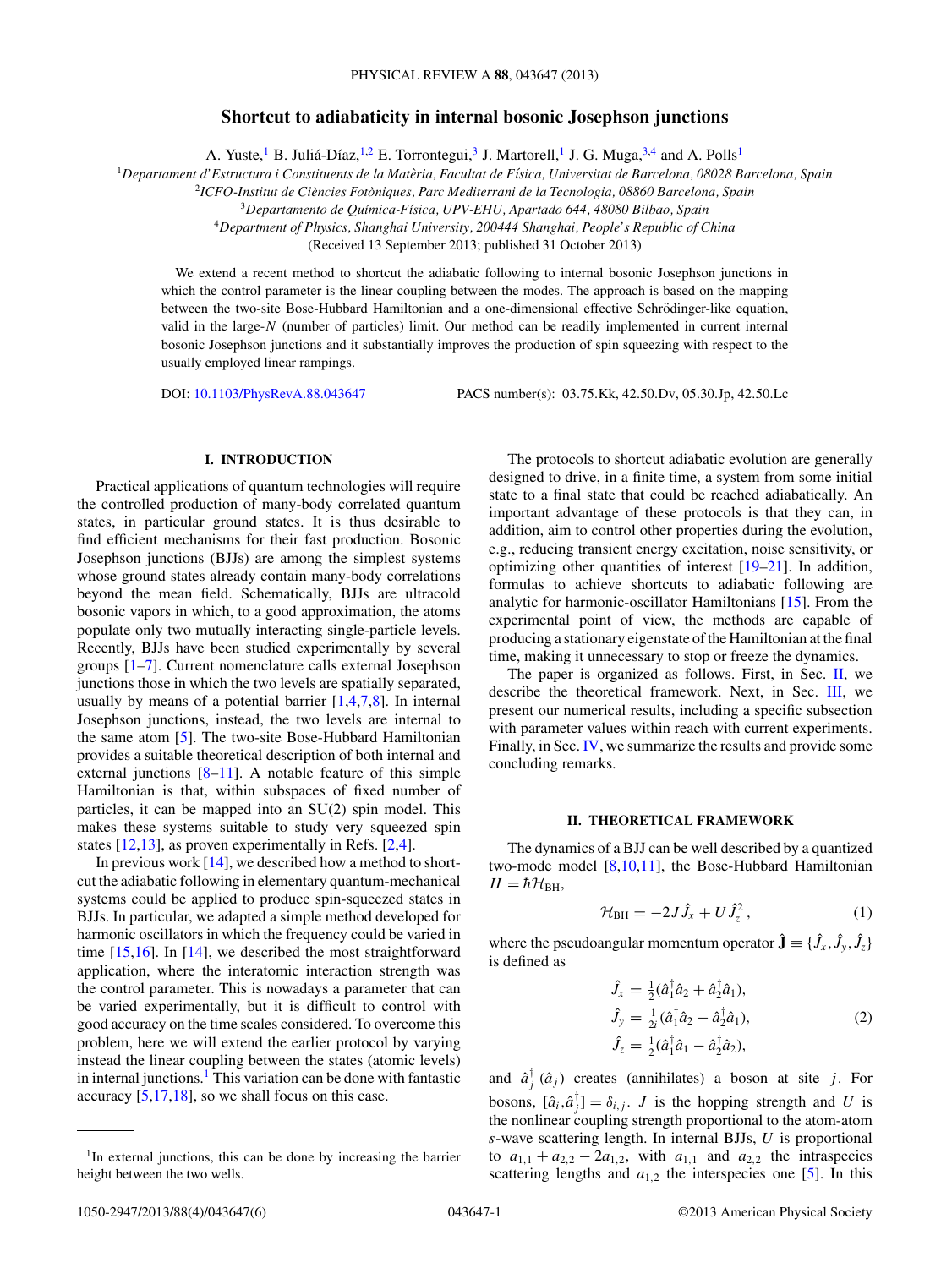<span id="page-1-0"></span>work, we consider repulsive interactions, *U >* 0. For internal BJJs, the interspecies  $s$ -wave scattering length in  $87Rb$  atoms can be varied by applying an external magnetic field, thanks to a well-characterized Feshbach resonance at  $B = 9.1$  G, as done in Ref. [\[5\]](#page-5-0) for the setup that we are considering. In this work, instead, we assume a time-dependent hopping strength  $J(t)$ , keeping U and N fixed during the time evolution, which should be simpler and more accurate from an experimental point of view.

The time-dependent Schrödinger equation (TDSE) is written as

$$
i\partial_t|\Psi\rangle = \mathcal{H}_{\rm BH}|\Psi\rangle. \tag{3}
$$

For a given *N*, an appropriate many-body basis is the Fock basis,  $\{ |m_z = (N_1 - N_2)/2 \}$ , with  $m_z = -N/2, \ldots, N/2$ . A general many-body state  $|\Psi\rangle$  can then be written as

$$
|\Psi\rangle = \sum_{m_z=-N/2}^{N/2} c_{m_z} |m_z\rangle.
$$
 (4)

It is useful to define the population imbalance of the state as  $z \equiv m_z/(N/2)$ .

For a given state, the Kitagawa-Ueda spin-squeezing pa-rameter [\[13\]](#page-5-0), termed also the number-squeezing parameter [\[2\]](#page-5-0), is defined as  $\xi_N^2(t) = \Delta \hat{J}_z^2/(\Delta \hat{J}_z^2)_{\text{ref}}$ , where  $\Delta \hat{J}_z^2 \equiv \langle \hat{J}_z^2 \rangle \langle \hat{J}_z \rangle^2$  and  $(\Delta \hat{J}_z^2)_{\text{ref}} = N/4$  is the value for a coherent state with  $\langle \hat{J}_y \rangle = \langle \hat{J}_z \rangle = 0$ . The many-body state is said to be number squeezed when  $\xi_N < 1$  [\[13\]](#page-5-0). The Wineland spin-squeezing parameter [\[12\]](#page-5-0), also referred to as the coherent spin-squeezing parameter [\[3\]](#page-5-0), is defined as  $\left[\frac{12,22}{5^2} \right] \xi_s^2 = N(\Delta \hat{J}_z^2)/(\hat{J}_x)^2 =$  $\xi_N^2/\alpha^2$ , where the phase coherence of the many-body state is  $\alpha(t) = \langle \Psi(t) | 2 \hat{J}_x / N | \Psi(t) \rangle$ .  $\xi_S$  takes into account the delicate compromise between improvements in number squeezing and loss of coherence. States with  $\xi_s$  < 1 have been proposed to be the basis of a new Ramsey-type atom interferometer with increased phase precision (compared to that of the coherent spin states). This gain in precision can be directly related to entanglement in the system [\[22\]](#page-5-0).

Since we take *J* as the control parameter, we slightly detour from the derivation in Refs. [\[23–25\]](#page-5-0). Following similar steps as described in those references, one can obtain, in the semiclassical  $\eta \equiv 1/N \ll 1$  limit, a Schrödinger-like equation,

$$
i\eta \partial_t \psi(z,t) = \mathcal{H}_N \psi(z,t), \tag{5}
$$

for the continuous extrapolation of *z*, where

$$
\mathcal{H}_N(z)\psi(z) \equiv -2\eta^2 J \partial_z \sqrt{1-z^2} \partial_z \psi(z) + \mathcal{V}(z)\psi(z), \qquad (6)
$$

 $\mathcal{H}_N \equiv \eta \mathcal{H}_{\text{BH}}$ , and  $\mathcal{V}(z) = -J\sqrt{1-z^2} + (1/2)(NU/2)z^2$ . Here,  $\psi(z) = \sqrt{N/2} c_{m_z}$  is normalized as  $\int_{-1}^{1} dz |\psi(z)|^2 = 1$ .

For repulsive atom-atom interactions, the potential in Fock space,  $V(z)$ , is, to a very good approximation, a harmonic oscillator. Neglecting the *z* dependence of the effective mass term, and expanding  $\sqrt{1-z^2} \simeq 1 - z^2/2$  in  $V(z)$ , the Hamiltonian in Eq.  $(6)$  reduces to  $[24,25]$ 

$$
\mathcal{H}_N \simeq -2J\eta^2\partial_z^2 + \frac{1}{2}(J + NU/2)z^2,\tag{7}
$$

an approximation which we have previously used [\[24,25\]](#page-5-0) and numerically verified. A difference with respect to Ref. [\[14\]](#page-5-0) and to previous applications of shortcuts-to-adiabaticity to harmonic-oscillator expansions is that now the control parameter  $J(t)$  shows up both as a formal time-dependent (inverse of) mass and as an additive term in the force constant. In Appendix [A,](#page-4-0) we provide the extension of the shortcut technique for this type of time dependence when  $NU/2 \gg |J|$ , so that we can approximate  $(J + NU/2) \simeq NU/2$ . Defining  $\gamma = N U/(2J)$ , this limit corresponds to  $\gamma \gg 1$ , which is easily attainable in current experiments. It is also relevant as it corresponds to very spin-squeezed ground states of the bosonic Josephson junction. In Appendix [B,](#page-4-0) we verify that the method is not applicable when  $|\gamma|$  < 1.

For the case at hand, the inverse engineering described in [A](#page-4-0)ppendix A translates into solving for  $J(t)$  in the following Ermakov equation:

$$
\ddot{b} - 2\frac{(\dot{b})^2}{b} = \frac{4k}{J(t)}b - \frac{k^2}{\eta^2}b^5,\tag{8}
$$

where the dots indicate time derivatives, and  $k = NU/2$  and  $b(t)$  must satisfy the boundary conditions

$$
b_i \equiv b(0) = \left[\frac{8\eta^2 J(0)}{NU}\right]^{1/4},\tag{9}
$$

$$
b_f \equiv b(t_f) = \left[\frac{8\eta^2 J(t_f)}{NU}\right]^{1/4},\tag{10}
$$

$$
\dot{b}(0) = \ddot{b}(0) = \dot{b}(t_f) = \ddot{b}(t_f) = 0.
$$
\n(10)

For simplicity, we apply the polynomial [\[15\]](#page-5-0)

$$
b_{\text{poly}}(t) = b_i + 10(b_f - b_i)s^3 - 15(b_f - b_i)s^4 + 6(b_f - b_i)s^5,
$$
\n(11)

with  $s = t/t_f$ . We also consider a nonpolynomial form in some comparisons,

$$
b_{\text{nonpoly}}(t) = b_i \left(\frac{b_f}{b_i}\right)^{6s^5 - 15s^4 + 10s^3}.
$$
 (12)

## **III. NUMERICAL SIMULATIONS OF THE SHORTCUT PROTOCOL**

In all cases, we will consider the evolution from an initial ground state corresponding to  $\gamma = \gamma_i$  to a final one with  $\gamma = \gamma_f$ . The control parameter *J*(*t*) will go from *J*(0) = *J<sub>i</sub>* to  $J(t_f) = J_f$  in a time  $t_f$  with a fixed value of *U*. In our first application, we will measure the time in units of the initial Rabi time,  $t_{\text{Rabi}}^{(i)} = \pi / J_i$ . Later, we will consider realistic values of *U* and *t* taken from recent experiments. Let us emphasize that the large-*N* limit discussed in the previous section leading to the harmonic-oscillator approximation is used to design the protocol. In what follows, all results are obtained by directly solving the original many-body problem, given by Eq. (3), using the function  $J(t)$  given by the shortcut protocol as detailed above.

In Fig. [1,](#page-2-0) we consider a factor 2 change in  $\gamma$ , from  $\gamma$ <sub>i</sub> = 10 to  $\gamma_f = 20$  in a time  $t_f = 0.08 t_{\text{Rabi}}^{(i)}$ , with  $N = 100$  and  $NU/2 = 1/t_{\text{Rabi}}^{(i)}$ . We compare the shortcut protocol using the polynomial ansatz for  $b(t)$  to a linear ramping:  $J(t) = J_i +$  $(J_f - J_i)(t/t_f)$ . The shortcut method is shown to work almost perfectly, and we obtain a final fidelity  $\simeq$  1 (despite the process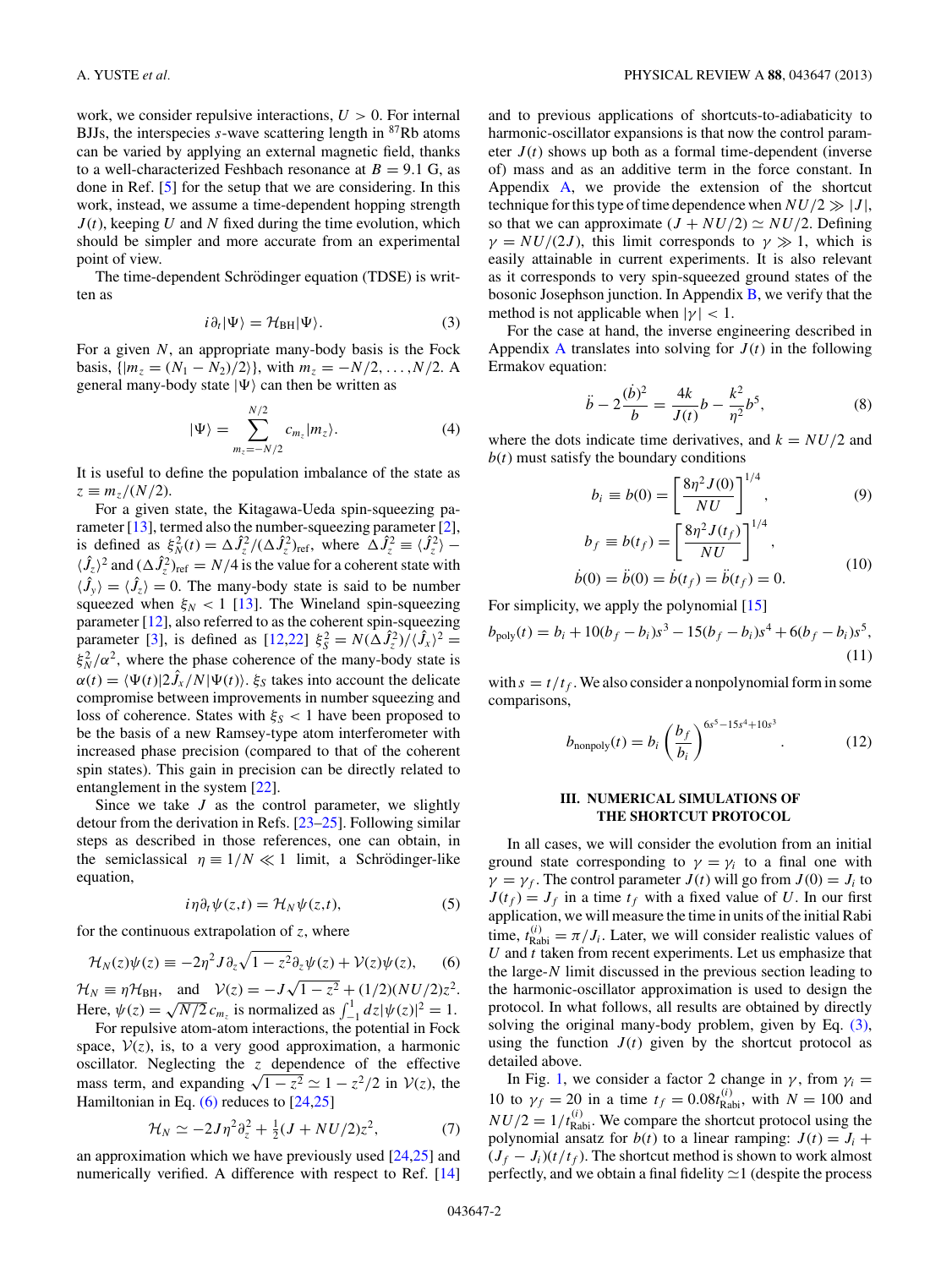<span id="page-2-0"></span>

FIG. 1. (Color online) (a)  $J(t)$  used in the shortcut protocol compared to the corresponding linear ramping. The initial and final values of  $\gamma$  are  $\gamma_i = 10$ ,  $\gamma_f = 20$ , and  $t_f = 0.08t_{\text{Rabi}}^{(i)}$ . (b) The fidelity (overlap) between the evolved state and the instantaneous ground state. The number of particles and nonlinearity are  $N = 100$  and  $U = 1/(50t_{\text{Rabi}}^{(i)})$ , respectively.

being diabatic during the intermediate evolution). For this case, the linear ramping produces a final fidelity of  $\approx 0.9965$ . As it occurred with the harmonic oscillator [\[15\]](#page-5-0) or in Ref. [\[14\]](#page-5-0), for more stringent processes, i.e., shorter final times or larger changes in  $\gamma$ , the method requires negative values of the control parameter. For instance, if we require a factor of 10 change, from  $\gamma_i = 10$  to  $\gamma_f = 100$  under the same conditions, then  $J(t)$  becomes negative during part of the evolution. Although for usual tunneling phenomena the hopping term is always positive, e.g., in external Josephson junctions, there are several proposals to implement negative or even complex hopping terms in optical lattices [\[26,27\]](#page-5-0). For the internal Josephson junctions achieved in Oberthaler's group, negative tunneling presents no obstacle as they are able to engineer a tunneling term of the form (see Sec. 3.5 of Ref. [\[17\]](#page-5-0))

$$
J(t)[\hat{J}_x \cos \phi_c(t) + \hat{J}_y \sin \phi_c(t)], \qquad (13)
$$

with  $\phi_c(t)$  a phase which can be controlled externally.

Our results are shown in Fig. 2. First we see that for both polynomial and nonpolynomial choices of *b*(*t*) described above, *J* changes its sign at intermediate times; see Fig. 2(a). This implies a transient loss of fidelity (overlap) between the evolved state and the instantaneous ground state of the system, as shown in Fig.  $2(d)$ . With the shortcut protocol, both the coherence [Fig.  $2(b)$ ] and number squeezing [Fig.  $2(c)$ ] evolve smoothly towards their adiabatic value. In contrast, the linear ramping fails to provide the adiabatic values at the final time. The instantaneous ground-state coherence [dotted red line in Fig.  $2(b)$ ] is rather involved as it follows the  $J(t)$ path. As seen in Fig. 2(c), the linear squeezing is  $\simeq$  -6 dB, while the adiabatic one, accurately reproduced by the shortcut protocol, is  $\simeq$  -10 dB. This is a notable feature which should be experimentally accessible. The linear ramp gives a final fidelity of 0.95, well below those of the polynomial and nonpolynomial shortcut protocols which get final fidelities of nearly 1. It is also worth stressing that the many-body state produced by the shortcut method at  $t = t_f$  is almost an eigenstate of the system, which implies constant coherence and squeezing for  $t > t_f$ ; see Figs.  $2(b)$  and  $2(c)$ .

It is also possible to engineer fidelity-one processes where the control  $J(t)$  is constrained from below and above by predetermined values (in particular, we could make both bounds positive). Prominent examples are the bang-bang protocols,



FIG. 2. (Color online) (a) Evolution of *J* (*t*), (b) coherence of the state, (c) its number squeezing, and (d) the instantaneous fidelity. *N* = 100 atoms,  $\gamma_i = 10$ ,  $\gamma_f = 100$ , and  $t_f = 0.08t_{\text{Rabi}}^{(i)}$ . For  $t > t_f$ , we fix  $\gamma(t) = \gamma(t_f)$ .

with stepwise constant *J*, which solve the time-minimization variational problem for given bounds and boundary conditions [\[16,19,28,29\]](#page-5-0).

#### **A. Simulations using experimental values for the parameters**

As explained above, the variation of *J* with time can be readily implemented experimentally. In this section, we will consider realistic values of the parameters. Following Refs. [\[4,17\]](#page-5-0), we take a value of the nonlinearity  $U =$ 0.49 Hz, with  $N = 100$  atoms, and make variations of  $\gamma$ during typical experimental values of time:  $t_f = 10, 15, 30, 50$ , and 100 ms. At  $t = t_f$ , we fix  $\gamma(t) = \gamma_f$  and evolve the system during an additional small time to check whether or not the state remains close to the desired final ground state.

In Fig. [3,](#page-3-0) we depict the final value of the fidelity [Fig.  $3(c)$ ], number squeezing [Fig.  $3(b)$ ], and coherence of the many-body state [Fig.  $3(a)$ ] as a function of the final time imposed  $t_f$ . The shortcut method (with polynomial ansatz) is compared to the linear ramping. The first observation is that for  $t_f > 40$  ms, the shortcut protocol produces a fidelity  $\approx$ 1, while the linear ramp stays always below 0*.*95; see Fig. [3\(c\).](#page-3-0) Similarly, for  $t_f$  > 40 ms, the final coherence and number squeezing are essentially those of the corresponding ground state [Figs.  $3(a)$ ] and  $3(b)$ ]. This is an important finding, as for instance the linear ramping produces roughly half of the number squeezing as compared to the adiabatic or shortcut protocol. For  $t_f < 40$  ms, the shortcut protocol is seen to fail and, in particular, the achieved final fidelities drop to 0.7 for  $t_f = 10$  ms, which is smaller than the linear ramping ones. As explained above, our shortcut protocol has been derived assuming the validity of a parabolic approximation for the potential in Fock space. Therefore, we expect the method to fail when the intermediate wave packet spreads far from the central region in Fock space. In Fig. [4,](#page-3-0) we have plotted the spectral decomposition of the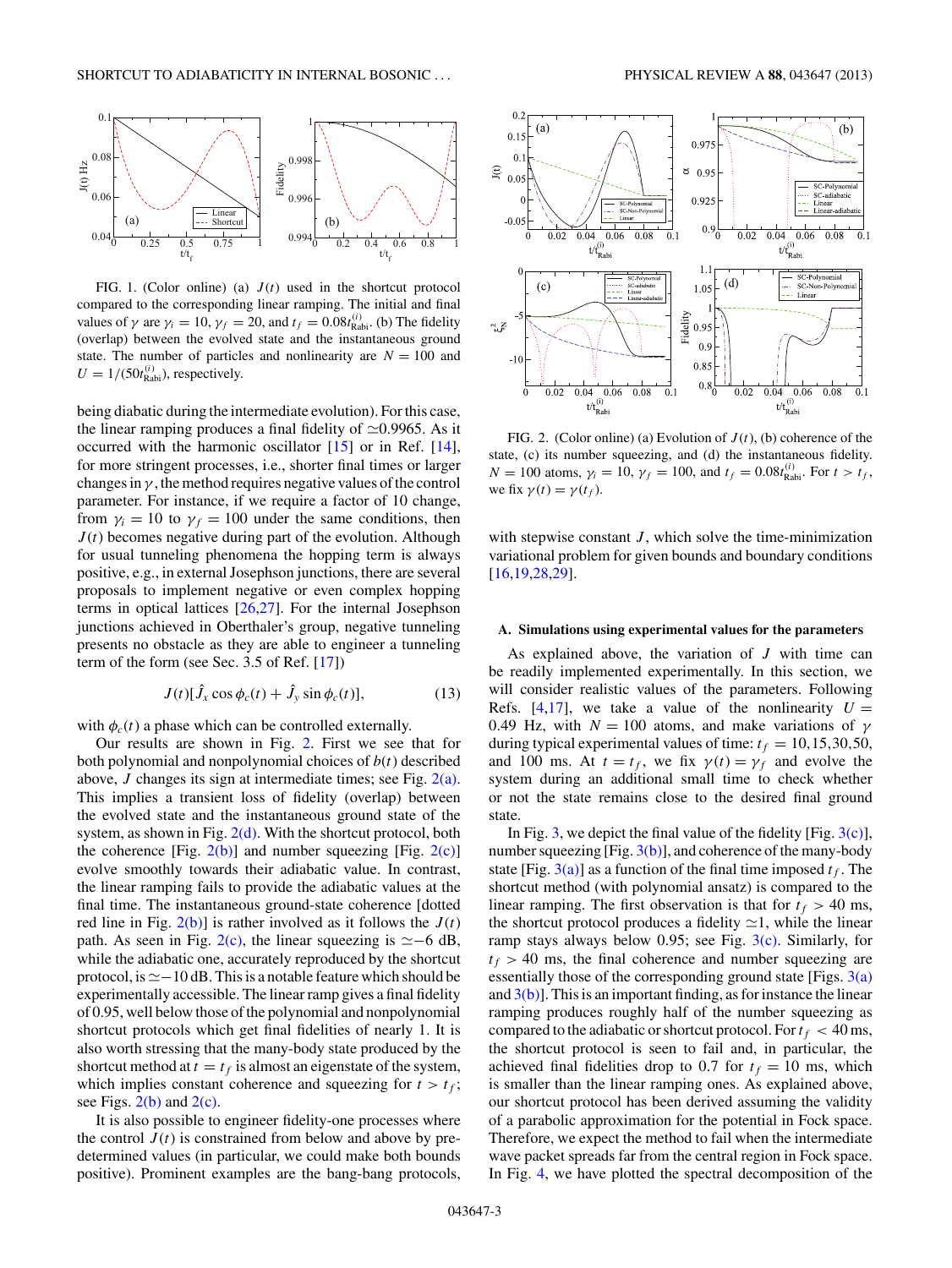<span id="page-3-0"></span>

FIG. 3. (Color online) Properties of the state of the system at  $t_f$ after a shortcut protocol (black) and a linear ramp (red), for different values of  $t_f$ . (a) The relative coherence,  $\alpha/\alpha_{\text{adiabatic}}$ . (b) The relative number squeezing,  $\xi_N^2/\xi_{N,\text{adiabatic}}^2$ . (c) The value of the final fidelity. (d) The maximum value of  $1/\gamma$  required for the shortcut process. In all simulations,  $\gamma_i = 10$ ,  $\gamma_f = 100$ ,  $N = 100$ , and  $U = 0.49$  Hz.

many-body state  $|c_z|^2$  as a function of time for the same final times  $t_f$  as above. When the final time is large, the process is smooth and the wave function does not spread considerably. When we use shorter final times,  $J(t)$  takes large values (so  $\gamma$ is small at intermediate times) and the effective wave function spreads considerably in *z* space. A parameter that affects the *J* (*t*) functional form is the number of atoms *N*. The larger *N*, the smoother the  $J(t)$  path and the better are the results obtained. This is seen in Fig. 5, where we choose only two values of  $t_f$ , i.e., 10 and 20 ms, and consider  $N = 50,100,150$ , and 400 atoms. We also depict  $J(t)$ , which is on average smaller for larger *N*.



FIG. 5. (Color online) (a) Evolution of  $J(t)$  required by the polynomial shortcut protocol for different values of *N* and  $t_f =$ 20 ms. (b) The final fidelities attained in the process for  $t_f = 10$ and 20 ms.  $U = 0.49$  Hz and  $\gamma_i = 10$ ,  $\gamma_f = 100$ .

#### **IV. SUMMARY AND CONCLUSIONS**

We have presented a method to produce ground states of bosonic Josephson junctions for repulsive atom-atom interactions using protocols to shortcut the adiabatic following. We inverse engineer the accurately controllable linear coupling *J* by mapping a Schrödinger-like equation for the (imbalance) wave function of the Josephson junction onto an ordinary harmonic oscillator for which shortcut protocols can be set easily. The original equation is *a priori* more involved for that end, as the kineticlike term includes a time-dependent formal mass. As detailed in Appendix [A,](#page-4-0) the mapping requires a reinterpretation of kinetic and potential terms, which interchange their roles in a representation conjugate to the imbalance. The time dependence of the formal mass of the original equation (inversely proportional to  $J$ ) implies the time dependence of the frequency of the ordinary (constant mass) harmonic oscillator, and *J* plays finally the role of the squared frequency. This mapping is different and should be distinguished from the ones used to treat harmonic systems with a time-dependent mass both in the kinetic and the potential terms [\[30\]](#page-5-0). From the experimental point of view, our protocol should help the production of spin-squeezed states,



FIG. 4. (Color online) Left: Evolution of  $J(t)$  required by the polynomial shortcut protocol for different final times  $t_f = 10,20,50,100$  ms. Right: Spectral decomposition of the many-body state  $|c_z|^2$  for the same  $t_f$  as a function of time. In all simulations,  $\gamma_i = 10$ ,  $\gamma_f = 100$ ,  $N = 100$ , and  $U = 0.49$  Hz.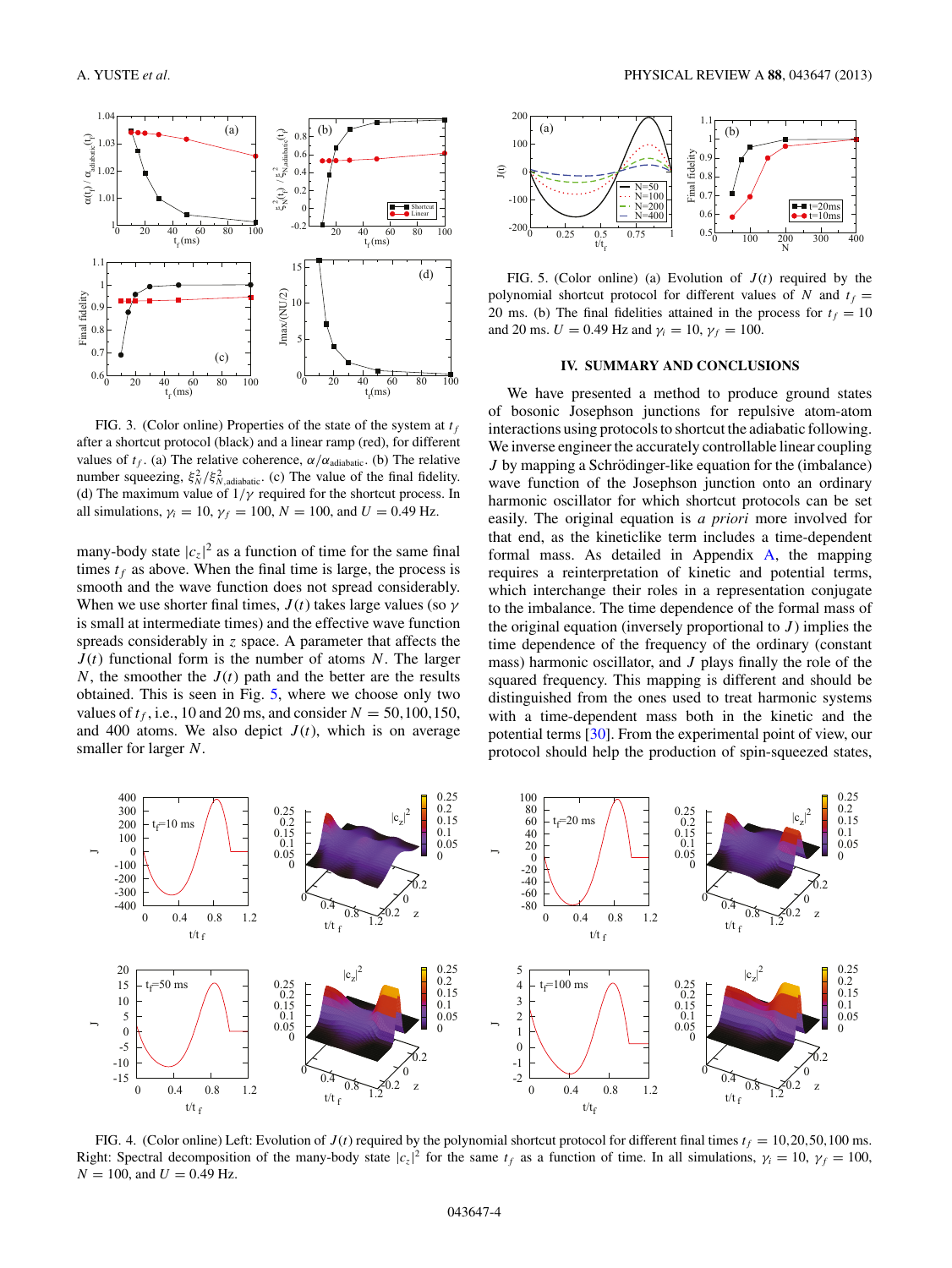<span id="page-4-0"></span>increasing the maximum squeezing attainable in short times. In particular, an important shortcoming of recent experimental setups [\[17\]](#page-5-0) is that they have sizable particle loss on time scales of the order of  $\approx$ 50 ms for atom numbers on the order of a few hundred. For these systems, our methods could be targeted at shorter times, as in the examples presented, providing an important improvement with respect to linear rampings.

### **ACKNOWLEDGMENTS**

The authors thank M. W. Mitchell for a careful reading of the manuscript and useful suggestions. This work has been supported by Grants No. FIS2011-24154, No. 2009- SGR1289, No. IT472-10, No. FIS2009-12773-C02-01, and the UPV/EHU under Program No. UFI 11/55. B.J.-D. is supported by the Ramón y Cajal program.

### **APPENDIX A: SHORTCUT EQUATIONS FOR THE JOSEPHSON JUNCTION WITH CONTROLLABLE LINEAR COUPLING**

In this Appendix, we shall transform the Schrödinger-like Eq. [\(5\)](#page-1-0) so that the invariant-based engineering technique for time-dependent harmonic oscillators developed in [\[15,16\]](#page-5-0) may be applied. The structure of the Hamiltonian [\(7\)](#page-1-0) is peculiar as it involves a time-dependent (formal) mass factor in the kineticlike term. The first step is to transform this Hamiltonian according to

$$
\eta \to \hbar, \quad 4J(t) \to \frac{1}{m(t)}, \quad \frac{NU}{2} \to k,
$$
 (A1)

to rewrite Eq. [\(7\)](#page-1-0) as

$$
H = \frac{1}{2m(t)}p^2 + \frac{1}{2}kz^2,
$$
 (A2)

where  $p = -i\hbar \partial_z$  is the "momentum" conjugate to *z*.<sup>2</sup> These and other transformations performed below are formal so that the dimensions do not necessarily correspond to the ones suggested by the symbols and terminology used. For example, neither  $p$ ,  $m(t)$ , nor  $z$  have dimensions of momentum, mass, and length, respectively.

Multiplying the time-dependent Schrödinger equation corresponding to Eq. (A2) from the left by momentum eigenstates  $\langle p|$ , we get

$$
i\hbar \partial_t \Psi(p,t) = -\frac{\hbar^2 k}{2} \frac{\partial^2}{\partial p^2} \Psi(p,t) + \frac{p^2}{2m(t)} \Psi(p,t). \quad (A3)
$$

Finally, with the new mapping,

$$
k \to \frac{1}{m_x},
$$
  
\n
$$
\frac{1}{m(t)} \to m_x \omega_x^2(t),
$$
  
\n
$$
p \to x,
$$
 (A4)

the Hamiltonian takes the standard time-dependent harmonic oscillator form

$$
H = -\frac{\hbar^2}{2m_x} \frac{\partial^2}{\partial x^2} + \frac{1}{2} m_x \omega_x^2(t) x^2.
$$
 (A5)

Note that thanks to the above transformations and basis change, the kineticlike and potential-like terms in the Hamiltonian [\(7\)](#page-1-0) have interchanged their roles so that the time dependence of the formal mass has become a time dependence of the formal frequency in Eq.  $(A5)$ , whereas  $m<sub>x</sub>$ is constant. Fast dynamics between  $t = 0$  and  $t_f$ , from  $\omega_x(0)$ to  $\omega_x(t_f)$  without final excitations for this Hamiltonian may be inverse engineered by solving for  $\omega_x(t)$  in the Ermakov equation  $[15,16]$ ,

$$
\ddot{\rho} + \omega_x^2(t)\rho = \frac{\omega_0^2}{\rho^3},\tag{A6}
$$

where  $\omega_0$  is, in principle, an arbitrary constant, and  $\rho(t)$  is a scale factor for the state that we may design, e.g., with a polynomial, so that it satisfies the boundary conditions

$$
\rho(0) = \left(\frac{\omega_0}{\omega_x(0)}\right)^{1/2}, \quad \rho(t_f) = \left(\frac{\omega_0}{\omega_x(t_f)}\right)^{1/2},
$$
  

$$
\dot{\rho}(0) = \dot{\rho}(t_f) = \ddot{\rho}(0) = \ddot{\rho}(t_f) = 0.
$$
 (A7)

Defining  $b = \hbar/\rho$ , choosing  $\omega_0 = k\hbar$ , and undoing the changes  $(A4)$  and  $(A1)$ , we rewrite the Ermakov equation as Eq. [\(8\)](#page-1-0) and the boundary conditions become those in Eq. [\(9\).](#page-1-0)

#### **APPENDIX B: LIMITATIONS OF THE METHOD**

As explained in the main text, to perform the mapping between the results in Appendix A and the Bose-Hubbard Hamiltonian, we have assumed  $NU/2 \gg J$  ( $\gamma \gg 1$ ). Thus our mapping should not be valid for small values of  $\gamma$ . Figure 6 demonstrates that this is indeed the case. It shows the fidelity of the shortcut protocol for  $\gamma_i = 0.1$  and  $\gamma_f = 1$ when  $t_f = t_{\text{Rabi}}^{(i)}$ . In this special case, one finds a better fidelity with the linear ramping than with the shortcut path.



FIG. 6. (Color online) Instantaneous fidelity as a function of time.  $\gamma_i = 0.1$  and  $\gamma_f = 1$  with  $t_f = t_{\text{Rabi}}^{(i)}$  for the shortcut and a linear path.

<sup>&</sup>lt;sup>2</sup>We shall use the symbol  $p$  also for the momentum eigenvalues since the context makes its meaning clear.